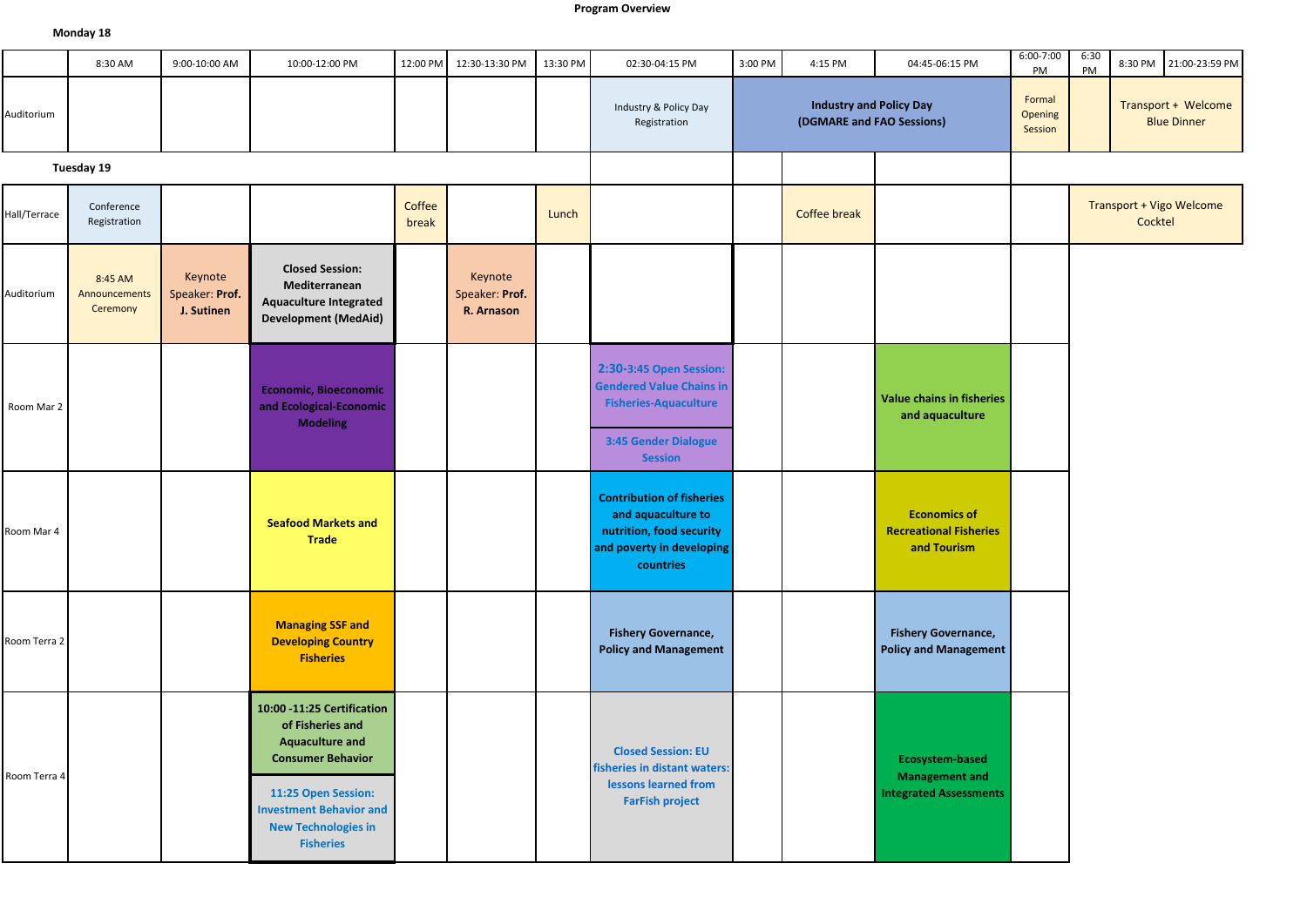| Hall/Terrace | Conference<br>Registration |                                       |                                                                                                                                                                                                     | Coffee<br>break |                                       | Lunch |                                                                                                                                                                                                                                                                                              | <b>Coffee break</b> |                                                                                                       | 6:15<br><b>POSTER</b><br><b>SESSION</b> |
|--------------|----------------------------|---------------------------------------|-----------------------------------------------------------------------------------------------------------------------------------------------------------------------------------------------------|-----------------|---------------------------------------|-------|----------------------------------------------------------------------------------------------------------------------------------------------------------------------------------------------------------------------------------------------------------------------------------------------|---------------------|-------------------------------------------------------------------------------------------------------|-----------------------------------------|
| Auditorium   |                            | Keynote<br>Speaker: Prof.<br>G. Knapp | <b>Closed Session in honor of</b><br>the contributions of Jon<br><b>Sutinen</b>                                                                                                                     |                 | Keynote<br>Speaker: Prof.<br>M. Smith |       |                                                                                                                                                                                                                                                                                              |                     |                                                                                                       |                                         |
| Room Mar 2   |                            |                                       | <b>Economic, Bioeconomic</b><br>and Ecological-Economic<br><b>Modeling</b>                                                                                                                          |                 |                                       |       | 2:30-3:40 Closed Session:<br><b>Illuminating Hidden</b><br><b>Harvests. Contributions of</b><br><b>SSF to SD</b><br>3:40 Open Session:<br><b>Assessing sustainability of</b><br>aquaculture value chain                                                                                      |                     | <b>Economics of</b><br>Aquaculture                                                                    |                                         |
| Room Mar 4   |                            |                                       | <b>Fishery Governance, Policy</b><br>and Management                                                                                                                                                 |                 |                                       |       | 2:30-3:45 Open Session:<br><b>Using economics to</b><br>allocate rights between<br>recreational & commercial<br>fisheries in complex SES<br><b>3:45 Dialogue Session:</b><br><b>Should Economic</b><br><b>Considerations be</b><br><b>Included in Manag.</b><br><b>Strategy Evaluations?</b> |                     | <b>Open Session: Case</b><br><b>Studies in Fisheries</b><br><b>Economics and</b><br><b>Management</b> |                                         |
| Room Terra 2 |                            |                                       | <b>Seafood Markets and</b><br><b>Trade</b>                                                                                                                                                          |                 |                                       |       | 2:30-3:40 Contribution of<br>fisheries-aquaculture to<br>nutrition, food security<br>and poverty in developing<br>countries<br>3:40 Open Session:<br><b>Supporting transitions of</b><br>fishing communities                                                                                 |                     | Ecosystem-based<br><b>Management and</b><br><b>Integrated Assessments</b>                             |                                         |
| Room Terra 4 |                            |                                       | 10:00-11:10 Open Session:<br><b>Markets and market</b><br>opportunities for SSF<br>products<br>11:10 Open Session:<br><b>Concentration, fishing</b><br>rights and equity in the<br>fisheries sector |                 |                                       |       | 2:30-3:40 Rights-based<br><b>Fishery Management and</b><br>Co-management<br>3:40 Open Session:<br><b>Building political will for</b><br>fisheries improvement                                                                                                                                |                     | <b>Managing Small-scale</b><br>and Developing Country<br><b>Fisheries</b>                             |                                         |